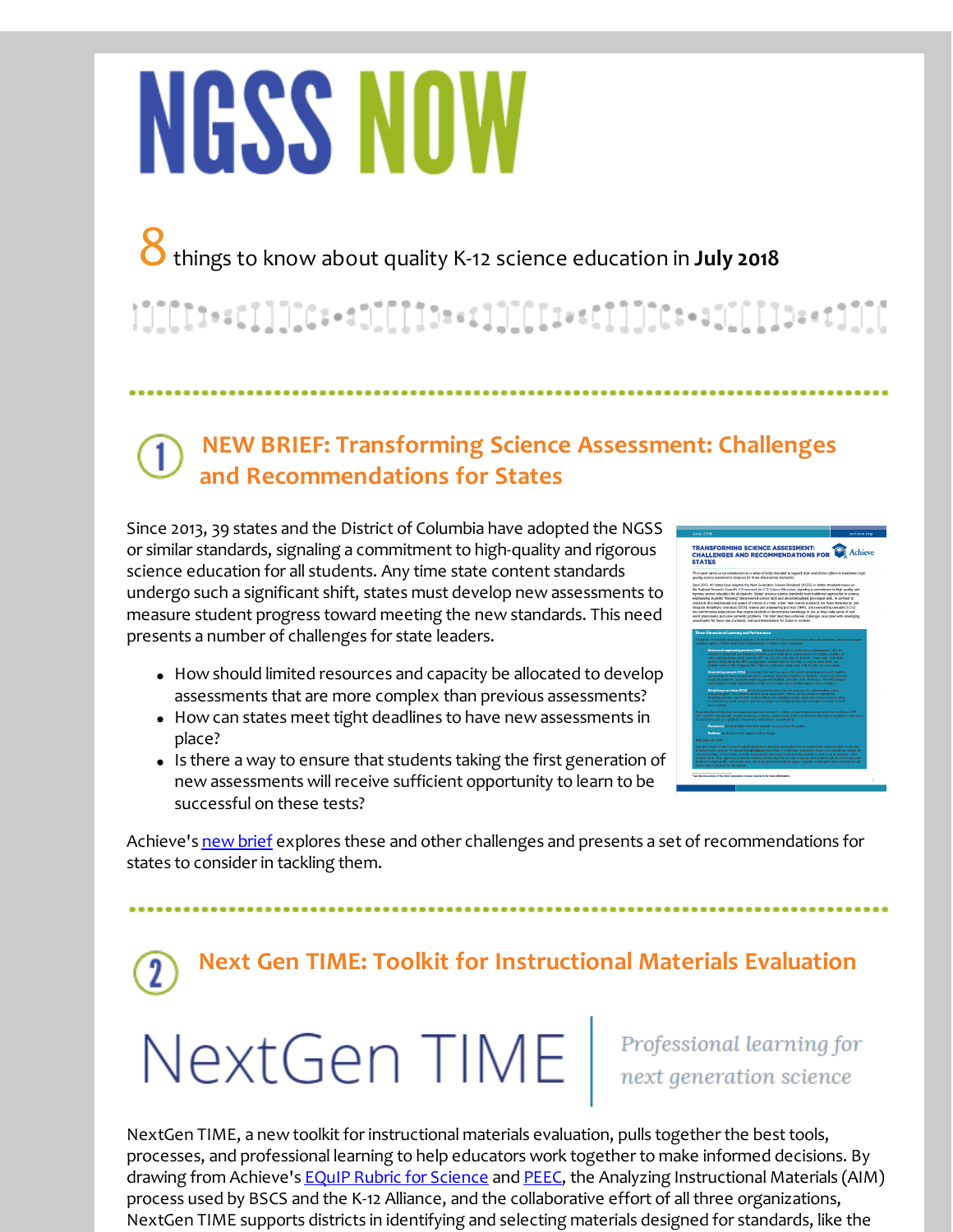NGSS, that are based on the newest research in science education. It also includes support for districts to prepare for a review and plan for successful implementation of materials that goes beyond what any of these tools and processes have before. NextGen TIME will be officially released later this summer, but some of the NextGen TIME tools are [available](http://r20.rs6.net/tn.jsp?f=001DQ0bdEECOObwn3BpQrCG_bT7qJJXiekzhh_SpgD9hffq7gHGPYEEfNFyAjn12T9bjYOfH1aRLDDAD2xB8Vnadxi8tpMep6W3ZG-obV2pEDFJHemUr8GREA3RWCDSZPJ6n0YhwsZda137jaZGEdxiHiceutd3msc_Vd4QAFLretlOztEMS9BWpm0CkPQfspCevfJ0mxhC8o_X0yjZl8nM2KJF6187Nh2iSIr4yvAd_Q5SzSyH24OdLk29MMlDr8VzEo45wR3Tc_lFTGFRsijV48tFXlWv6j55mxSsJVNFqg7Z1ntHWjm_uHM0yoH1a5d8vqlv2U41801r_RGifcuXxcKHsdgiezHl8Xix7wZsDwdeEPr5luIym3xPZtI-yljKN2Soasyd_wDom1XN1iEwfagwa7dx8oYXkuRWdkRIGYk=&c=&ch=) online now.

### **Using Crosscutting Concepts to Prompt Student Responses**

The Council of Chief State School Officers (CCSSO) recently released a [resource](http://r20.rs6.net/tn.jsp?f=001DQ0bdEECOObwn3BpQrCG_bT7qJJXiekzhh_SpgD9hffq7gHGPYEEfMmlYtoJkxtCqDpneoG49ebWdg5qpjBZjIIn4gPMUjE6zE0WHEHXKq7UIgLt16g2OeplYlY634NRbIDdR001qI8o6uNYgMvUWwZTxhbU5I29TlHOS-kxV9dZnCkJnD9HUo3YGC41J84-tmKhpSeI9vA253W_VEqi02ec1ULKUS0EyGbeVuE1Z8sDzJCgptw902hDl4-BALWggJh_s7pAX2g=&c=&ch=) to guide teachers in using Crosscutting Concepts (CCCs) as a way to monitor student sense-making of phenomena. Developed by a team of state science leaders and researchers, this resource discusses threedimensional assessments and how to use CCCs to engage students and develop prompts for formative assessments.

#### **Professional Learning Opportunity: Three-Dimensional Assessment Tasks**



Achieve is facilitating a free, two-day professional learning session for teachers on three-dimensional assessment tasks on July 30-31 in the Quad Cities region of Iowa. Participants will learn about features of high-quality assessment tasks for the NGSS and about a tool to help evaluate and improve assessment tasks. Click [here](http://r20.rs6.net/tn.jsp?f=001DQ0bdEECOObwn3BpQrCG_bT7qJJXiekzhh_SpgD9hffq7gHGPYEEfMmlYtoJkxtCvSZyCHr03fOynmTeRLApve5t-n5CSQGSEDw4cDz8vEltpbixyVQqB0J65NAP6hm7gPSfRWX4cq_RXCXjR16GaUZTHz4DsZ1dnbQazOmDVc5AI-OLbo2wxzR75eBFcBnyLf7Of6OP9uuYqs5eiECJzfPorwrrE96FgDor3NfclhZBaWmZ_xDimlx7rRFUZuqBeLE_DnzcjxPGWFeTT43r1g==&c=&ch=) to learn more and register for free by July 15.

#### **How to Build an Equitable Learning Community in Your Science** 5 **Classroom**

This [brief](http://r20.rs6.net/tn.jsp?f=001DQ0bdEECOObwn3BpQrCG_bT7qJJXiekzhh_SpgD9hffq7gHGPYEEfNFyAjn12T9bl2-xKtUrDrGFMY-4ZmN7pcrrB_PWmH4gQetL2EcdilvKdJCnMNbj1wKNybdlQZ9FvEUKsAN6xCxGGTf6COo2BPoXcczWCKt3kgGNnLAJ6bUZsDI4bXnKkLm6Ca5Xb2IG&c=&ch=) from STEM Teaching Tools describes a range of classroom activities designed to cultivate communities that open up opportunities for all students to learn. Equitable classroom communities foster trusting and caring relationships. They make cultural norms explicit in order to reduce the risk of social injuries associated with learning together. Teachers are responsible for disrupting problematic practices and developing science classroom communities that welcome all students into safe, extended science learning opportunities. [Take](http://r20.rs6.net/tn.jsp?f=001DQ0bdEECOObwn3BpQrCG_bT7qJJXiekzhh_SpgD9hffq7gHGPYEEfNFyAjn12T9bl2-xKtUrDrGFMY-4ZmN7pcrrB_PWmH4gQetL2EcdilvKdJCnMNbj1wKNybdlQZ9FvEUKsAN6xCxGGTf6COo2BPoXcczWCKt3kgGNnLAJ6bUZsDI4bXnKkLm6Ca5Xb2IG&c=&ch=) a look to learn more.



#### **From The Santa Clarita Valley Signal:** *The Next Generation in Learning*

Take a look at this [article](http://r20.rs6.net/tn.jsp?f=001DQ0bdEECOObwn3BpQrCG_bT7qJJXiekzhh_SpgD9hffq7gHGPYEEfMmlYtoJkxtCtlMj0koQIFAxuJ7on2vtrR3MO40c9-vIvHt1ylVAbPwgwfPJsGBbFLxoLCENDsvDK3N3cMBGSNHckjOj4awmucKT7I7EjSON8isvMHb9FZfcb2pG9yYgP4zIj1rr8wzxYmCMLnJ7d9yN5h4tJ65NnAb7AFVWO09Z7OAnDmpxr-E=&c=&ch=) about educator professional development to support the NGSS in California.

*"The goal of these workshops is to collaboratively develop strategies to implement use of NGSS in the classroom," said Eric Harnish, COC spokesman, in a news release, "and to improve science education in elementary schools using a three-*